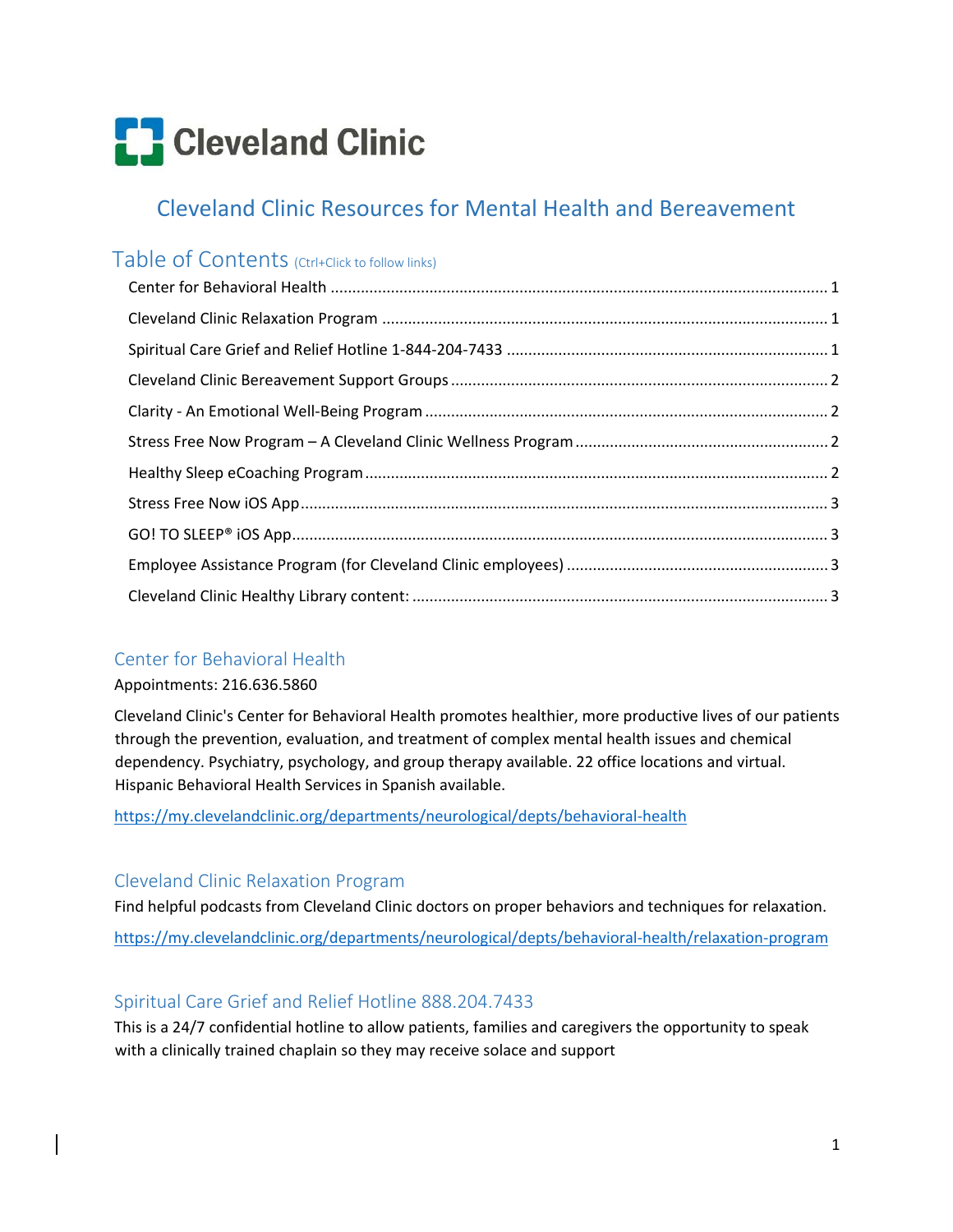# Cleveland Clinic Bereavement Support Groups

To sign up for any group, please call 330.668.4672

Caring for you through compassionate listening, quality grief and bereavement education, and the offering of group services which support healing of mind, body, and spirit. Groups at Main Campus, Fairview, Justin T. Roberts Hospice Center, Stephanie Tubbs Jones Health Center, and virtually. Specialty Support Events/Groups include: loss of parent, partner/spouse loss, growing through grief, family memory walk, growing through grief, men tackling grief.

More information: https://my.clevelandclinic.org/patients/information/bereavement/support-groups

# Clarity ‐ An Emotional Well‐Being Program

Clarity is a 4‐month Cleveland Clinic eCoaching program that focuses on participants' overall emotional health and well‐being. Qualifying participants will be paired with a dedicated eCoach whose work is overseen by a licensed clinician. eCoaches use proven modalities like Cognitive Behavioral Therapy (CBT) and Mindfulness along with providing homework assignments, articles, and other resources to assist the participant in meeting their personalized goals. This program is not a counseling program and is not intended to be used in place of counseling.

Interested in the program? Contact: Clarity@CCF.org

## Stress Free Now Program – A Cleveland Clinic Wellness Program

Stress Free Now provides six weeks' worth of effective stress therapy without leaving home. Participants will receive: Six specially crafted relaxation practices – the heart of the program. Daily strategies with step‐by‐step instructions that will help you more effectively respond to life's stressors and move toward feeling happier. Daily e-mails that highlight the topic of the day, offer an inspiring quote, and remind you to do the relaxation practice. A stress assessment designed to measure your perceived stress and overall well‐being at the start and end of the program. Daily topics that help you get the most out of the program by providing you with information on the science of what you are applying to your life.

https://my.clevelandclinic.org/ccf/media/Files/Wellness/Stress‐Free‐Now‐flyer.pdf

## Healthy Sleep eCoaching Program

#### Contact: 216.448.8880, Email eCoaching@ccf.org

In the Healthy Sleep Program you'll work with your coach to achieve optimal sleep. You'll evaluate current sleep behaviors, lifestyle choices that impact sleep and introduce new techniques to improve sleep quantity and quality. These techniques were developed with the help of Cleveland Clinic sleep experts to improve upon sleep from the comfort and privacy of your home.

https://ecoaching.clevelandclinicwellness.com/index.htm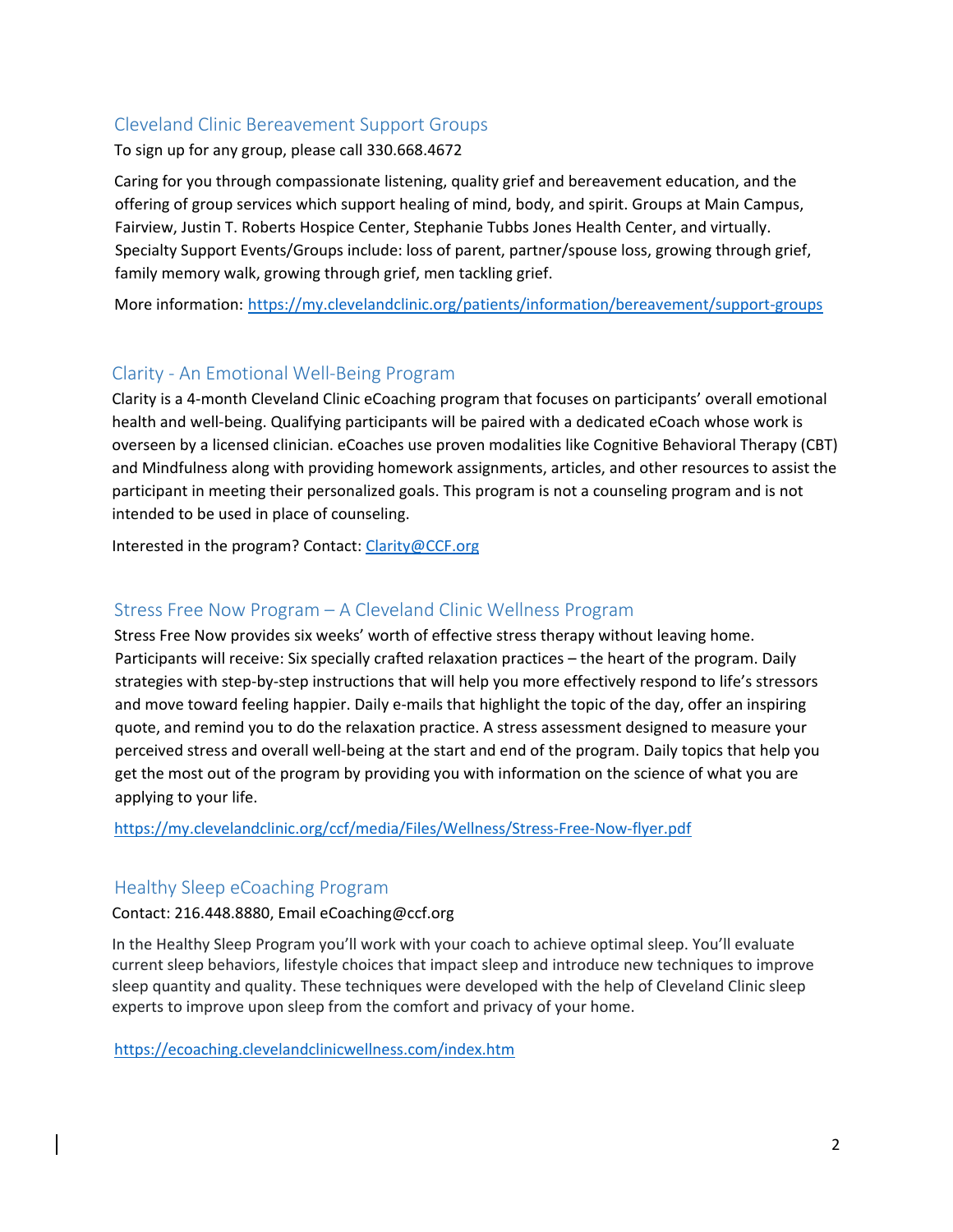## Stress Free Now iOS App

With Cleveland Clinic Stress Meditations, offered by Wellness & Preventive Medicine department at the world-renowned Cleveland Clinic, you can practice clinically proven relaxation techniques that will help you reduce and control your feelings of stress.

https://my.clevelandclinic.org/mobile‐apps/stress‐free‐now‐app

# GO! TO SLEEP® iOS App

Improve your sleep habits with Go! to Sleep, a unique app that assigns you a "sleep score," rating the quality of your sleep. Survey questions relate to caffeine, alcohol, exercise and relaxation. Your answers are weighted by importance to create an overall score based on your lifestyle and morning and nighttime behaviors. The app includes a timer to keep track of your sleep and to record interrupted sleep. If you upgrade, you can see past results, chart progress and receive daily sleep tips.

https://my.clevelandclinic.org /mobile‐apps/go‐to‐sleep‐app

## Employee Assistance Program (for Cleveland Clinic employees)

The EAP provides assessment, short‐term counseling, and referral services for issues that are important to you and your family. All benefit eligible employees and their immediate family members residing in their household are eligible to use the program. Age restrictions exist for adolescents under 18.

http://portals.ccf.org/caregivers/Employee‐Assistance‐Program‐EAP

## Cleveland Clinic Healthy Library content:

- Addictions: An Overview https://my.clevelandclinic.org/health/diseases/6407-addictions-anoverview
- Causes of Sleep Problems: https://my.clevelandclinic.org/health/articles/12114-causes-of-sleepproblems
- Depression & Heart Disease: https://my.clevelandclinic.org/health/diseases/16917-depression-heart‐disease
- Depression in Women: https://my.clevelandclinic.org/health/articles/9308-depression-in-women
- Depression Medicines: Risks / Benefits https://my.clevelandclinic.org/health/treatments/9301depression‐medicines/risks‐‐benefits
- Depression: Alternative Therapies: https://my.clevelandclinic.org/health/treatments/9303depression‐alternative‐therapies
- Depression: Overview and Its Role in Parkinson's Disease: https://my.clevelandclinic.org/health/diseases/9379‐depression‐overview‐and‐its‐role‐in‐ parkinsons‐disease
- Managing Anger: https://my.clevelandclinic.org/health/diseases/12195-managing-anger